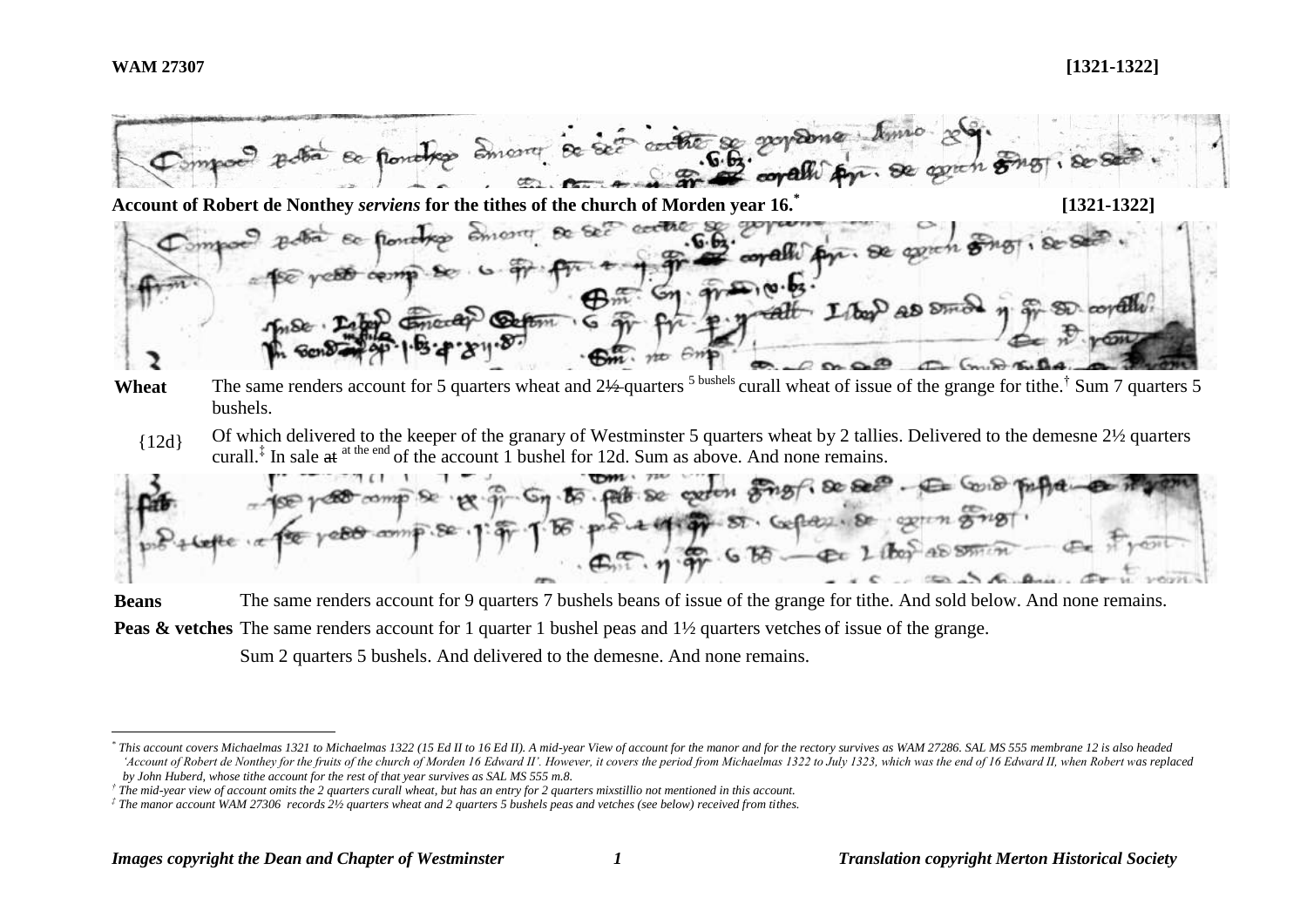

**Barley** The same renders account for 4 quarters barley of issue. And delivered to the keeper of the granary of Westminster. And none remains. **Oats** The same renders account for 20 quarters oats of issue for tithes. Sum 20 quarters. And delivered to the keeper of the granary of Westminster. And none remains.

# **CASH RECEIVED**



# **Sale of corn**

The same renders account for 79s for 9 quarters 7 bushels beans sold, price a quarter 8s. Sum 79s.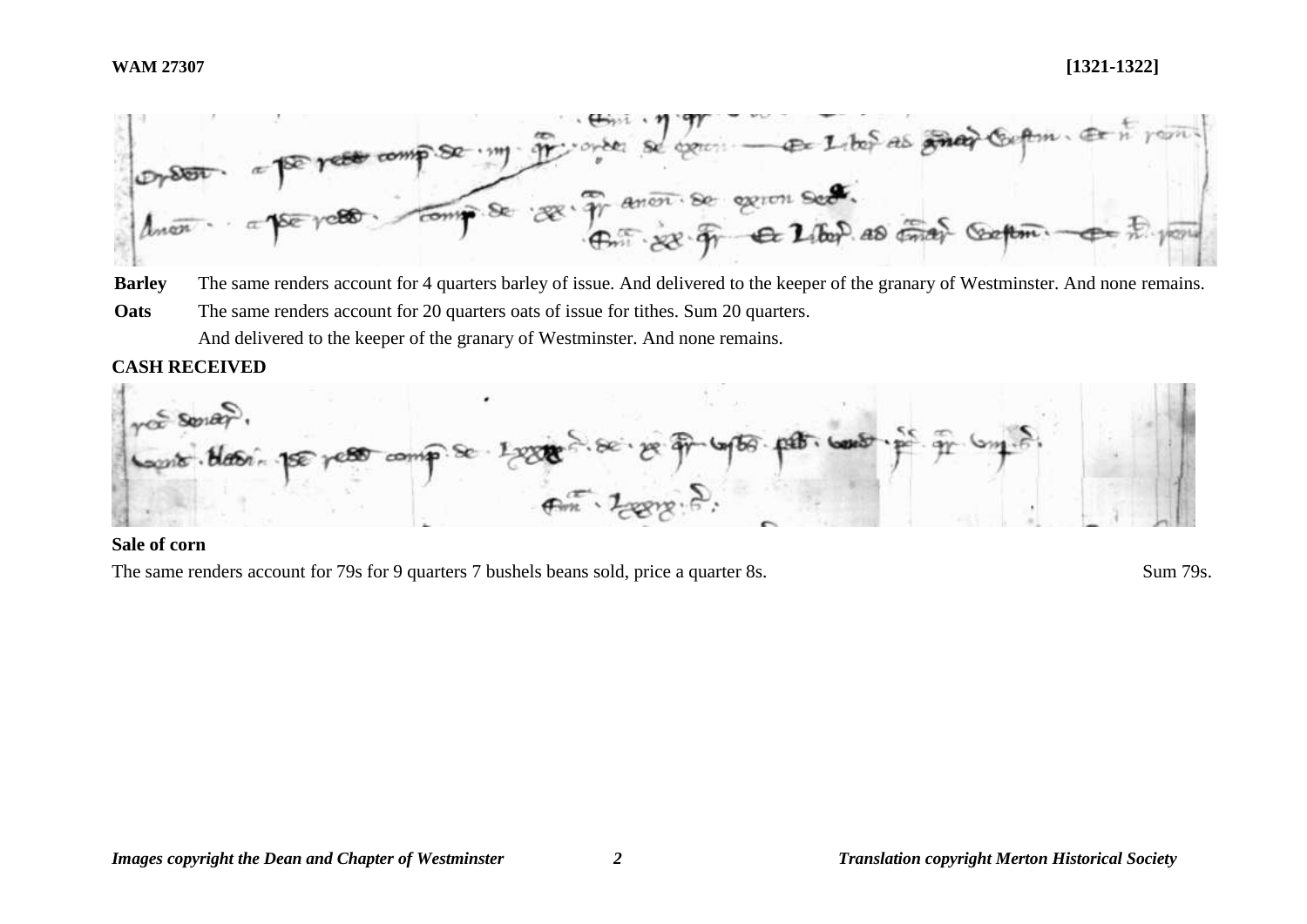

### **Expenses**

Of which in expenses of 1 rider, <sup>§</sup> 1 carter, 1 stacker and 2 tithe collectors for 6 weeks in harvest 30s. <sup>this year because of dearth and long harvest</sup> In gloves [*cerotecis*] for the rider, carter, and stacker 6d.<sup>5d</sup> In gloves for the 2 collectors 3d.<sup>2d</sup> In gloves given to men of the vill 2s. In 1 cart hired with clouts, grease and horseshoes 11s  $6d$ . In stipend of 1 stacker 3s. Also of 2 collectors 4s. Sum 51s 3d. 50s 7d



## **Deliveries**

1

The same accounts for delivery to the demesne 71s. Sum 71s.

Equitator may be translated as 'rider' or perhaps as 'harvest supervisor'. The lands ... were often scattered over a wide area. The man responsible for ensuring that the harvest was gathered in efficiently would need to move quickly from one field to another, and thus would need a horse. The horse may have been the official's own, rather than one provided by the lord, and so the lord may not have provided fodder. Instead, *the rider's payment would be expected to cover his costs in feeding the horse." Dr Mark Page (personal correspondence 6.9.2005). He received no stipend at this time, so was probably a full-time employee of the Abbey. From 1352 he received a stipend.*